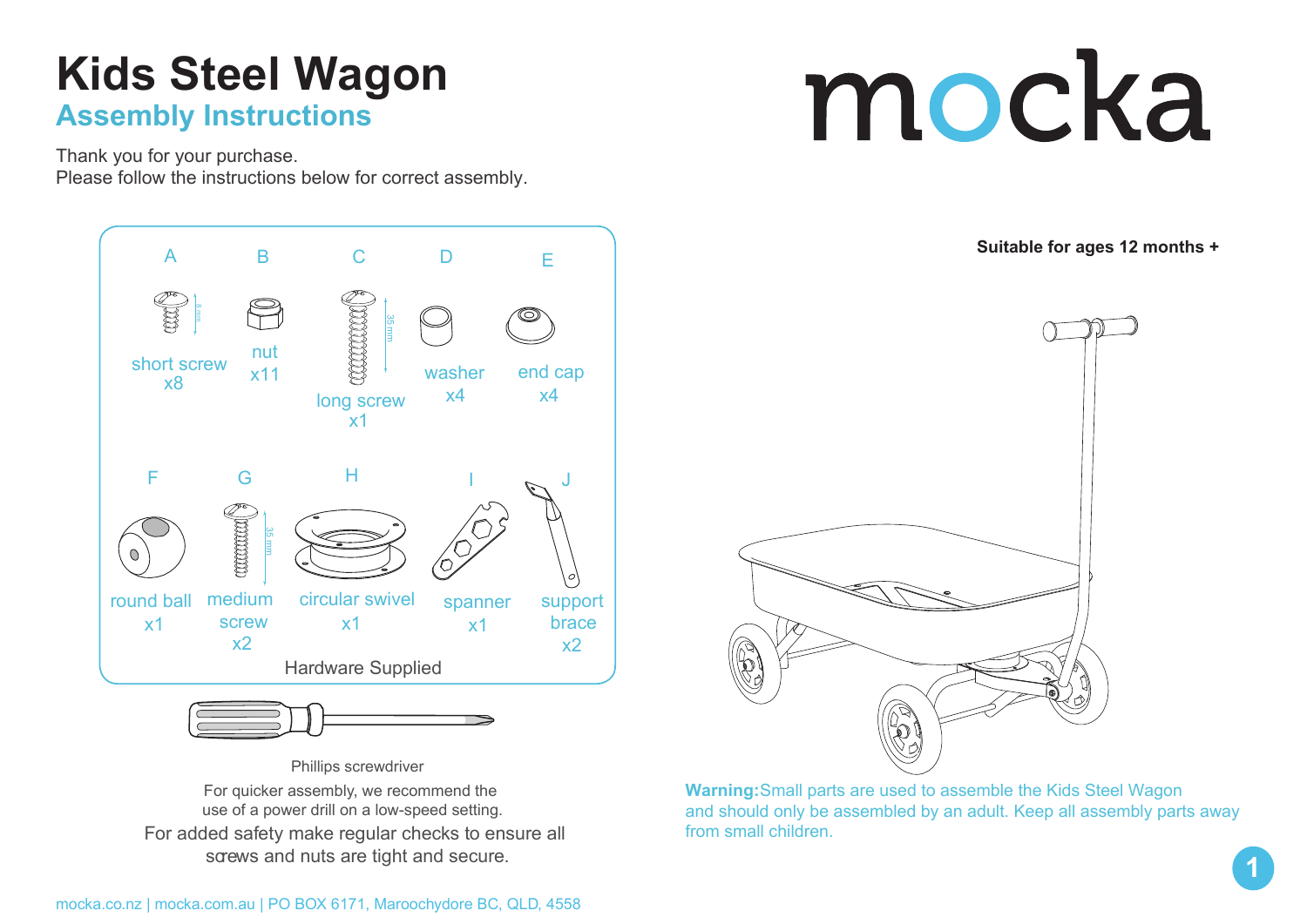## **Kids Steel Wagon**

#### **Assembly Instructions**





**First connect the long handle with round black ball (F).** Connect this to the front axle by threading long screw (C) through the holes in the axle and round ball, and fastening with nut (B). Tighten nut with spanner (I).

Using 3 x small screws (A) and nuts (B), attach circular swivel through the corresponding holes to the axle frame. Hold screws in place with screwdriver and tighten nuts (B) with spanner (I).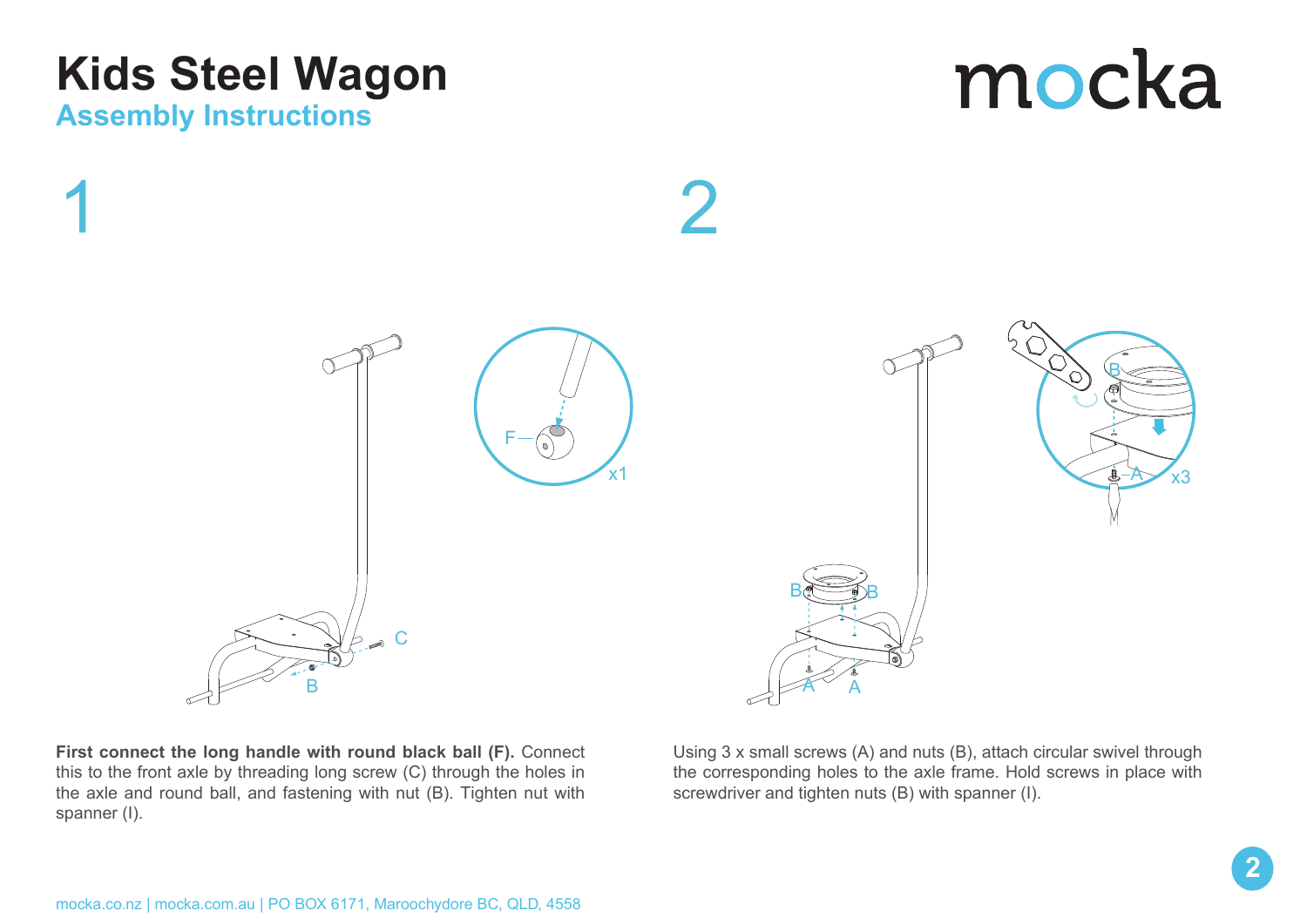# **Kids Steel Wagon**

#### **Assembly Instructions**

3





4



Lower wagon tray onto the axles. Slide on rear support braces (J) to back axle. Attach rear axle to the wagon tray using two medium screws (G) and 2x nuts (B) and tighten from underneath using the spanner (I). Attach the rear support braces and the circular swivel to the wagon tray using 5x small screws (A) and nuts (B). Tighten from underneath using the spanner (I).